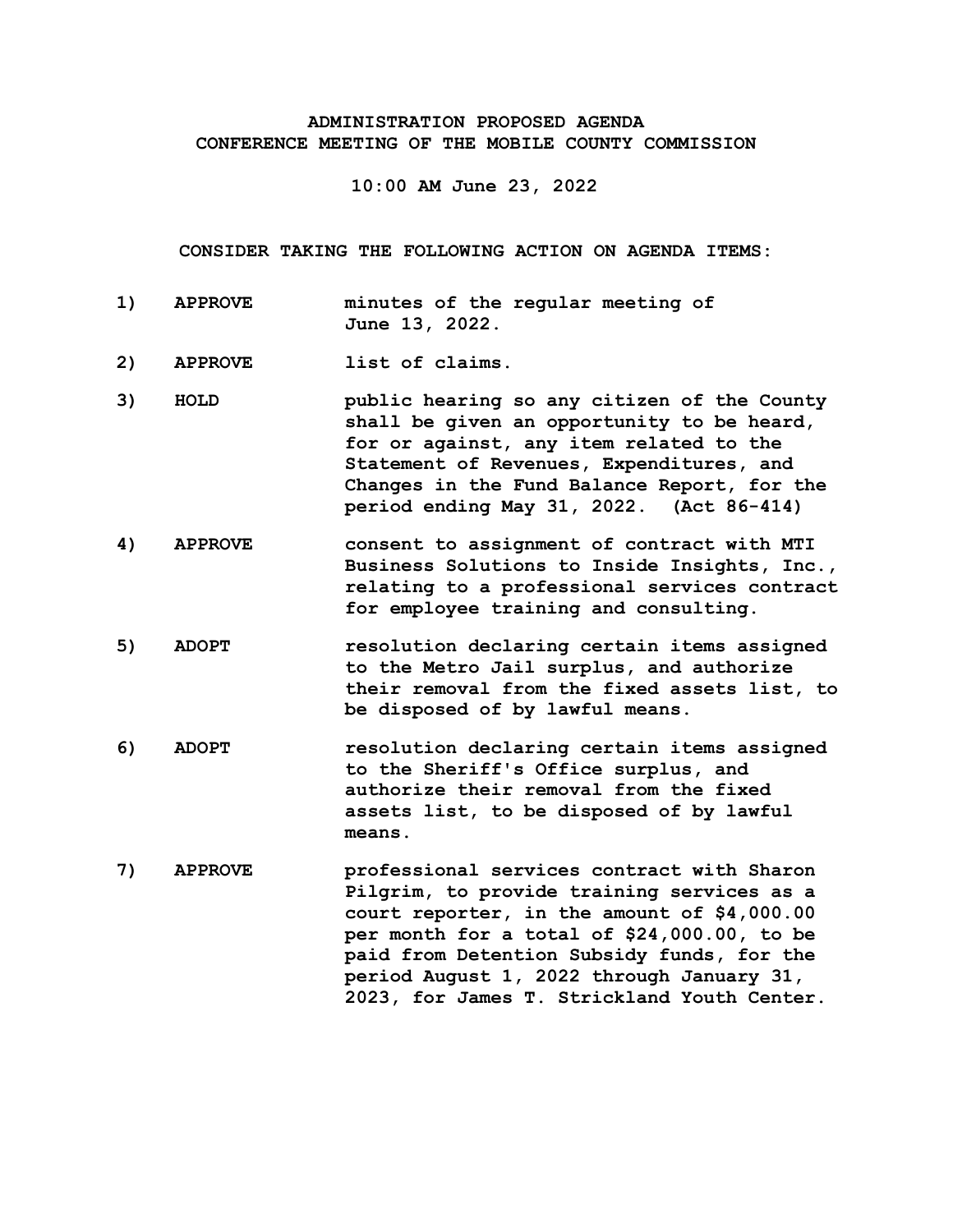**ADMINISTRATION PROPOSED AGENDA June 23, 2022 Page 2**

- **8) APPROVE CDP-318-22, appropriation contract with Independent Order of Odd Fellows, Grand Bay Lodge #73, doing business as Grand Bay Watermelon Festival in the amount of \$7,500.00, from District 3 funds, to purchase fireworks.**
- **9) APPROVE a finding whether the building or structure located at 11854 Old Shipyard Road, Theodore, Alabama, constitutes a public nuisance. Legal owner has not responded to County official's 60-day letter, in which to file a written request for a hearing before the Mobile County Commission.**
- **10) APPROVE EFP-136-22, appropriation contract with Trinity Gardens Falcons Athletics in the amount of \$10,000.00, from District 1 funds, for operational expenses.**
- **11) APPROVE EFP-137-22, EFP-230-22, and CDP-317-22, sponsorship agreement with Senior Citizens Services, Inc., doing business as Via Health, Fitness, and Enrichment Center in the total amount of \$2,500.00, to be divided as follows:**
	- **District 1 funds in the amount of \$833.33**
	- **District 2 funds in the amount of \$833.33**
	- **District 3 funds in the amount of \$833.34**

**for its 50th Anniversary Celebration.**

**12) APPROVE EFP-138-22, appropriation contract with City of Chickasaw Board of Education in the amount of \$3,260.00, from District 1 funds, for school supplies.**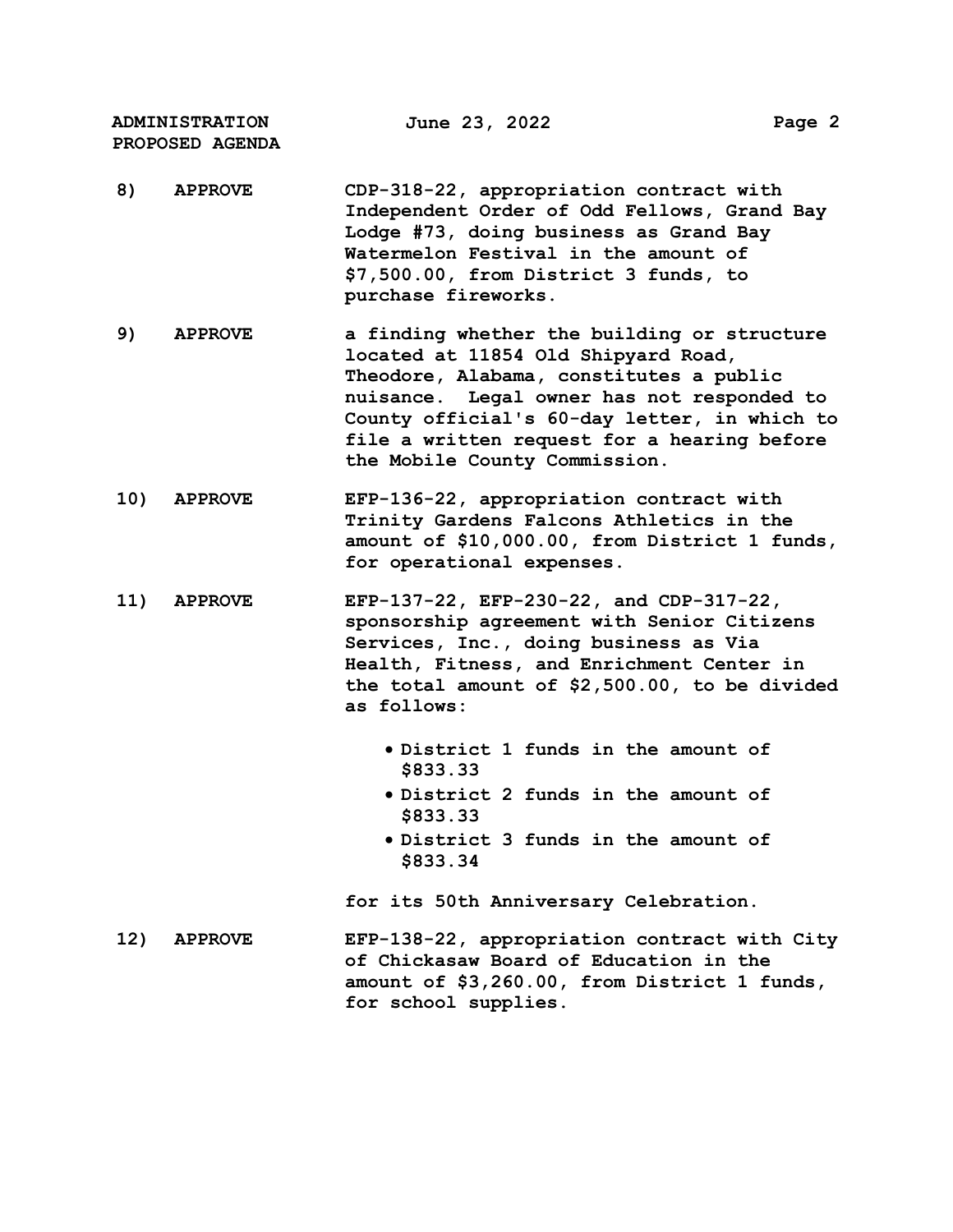| <b>ADMINISTRATION</b><br>PROPOSED AGENDA |                  | June 23, 2022                                                                                                                                                                                                             | Page 3 |
|------------------------------------------|------------------|---------------------------------------------------------------------------------------------------------------------------------------------------------------------------------------------------------------------------|--------|
| 13)                                      | <b>APPROVE</b>   | EFP-139-22, appropriation contract with<br>Saraland City Schools Board of Education in<br>the amount of \$6,915.00, from District 1<br>funds, for school supplies.                                                        |        |
| 14)                                      | <b>APPROVE</b>   | EFP-140-22, appropriation contract with<br>Satsuma City Schools Board of Education (to<br>benefit Robert E. Lee Elementary School) in<br>the amount of \$3,850.00, from District 1<br>funds, for school supplies.         |        |
| 15)                                      | <b>APPROVE</b>   | EFP-141-22, appropriation contract with<br>Board of School Commissioners of Mobile<br>County in the amount of \$43,930.00, from<br>District 1 funds, for school supplies.                                                 |        |
| 16)                                      | <b>APPROVE</b>   | EFP-142-22, appropriation contract with<br>Opportunity 4 Entertainers and Performing<br>Arts in the amount of \$5,000.00, from<br>District 1 funds, for support of the MOB<br>Music Festival.                             |        |
| 17)                                      | <b>APPROVE</b>   | amending 2019 Capital Improvement Plan to<br>transfer funds in the amount of \$38,946.22:                                                                                                                                 |        |
|                                          |                  | · From: Project CIP-2019-006, Elevators<br>at Government Plaza                                                                                                                                                            |        |
|                                          |                  | • To: Project CIP-2019-007, Government<br>Plaza Renovations                                                                                                                                                               |        |
| 18)                                      | <b>AWARD</b>     | bid to Double AA Construction Company, LLC<br>for Project CIP-2021-005, Roof Maintenance<br>or Replacement for Various County Facilities<br>(Grand Bay Public Library), for a total bid<br>in the amount of \$211,900.00. |        |
| 19)                                      | <b>AUTHORIZE</b> | advertising and receiving bids for<br>CCP-002-22, Eighth Floor Renovations and IT<br>Training Room Revisions.                                                                                                             |        |
| 20)                                      | <b>APPROVE</b>   | CradlePoint annual license renewal in the<br>amount of \$177.32, for a one-year term,<br>expiring September 3, 2023, for the<br>Electronics Department.                                                                   |        |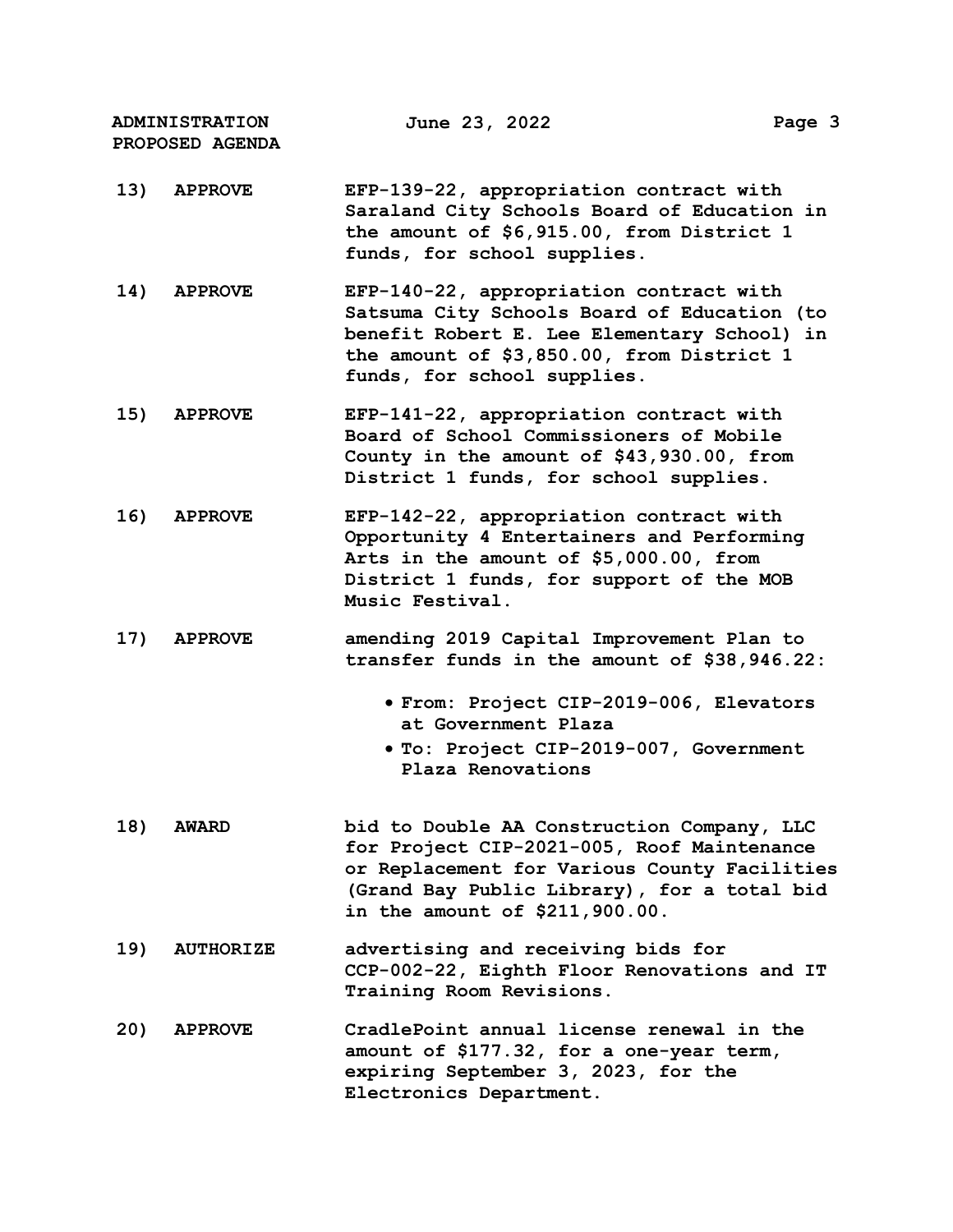**ADMINISTRATION PROPOSED AGENDA**

- **21) ADOPT resolution recommending Mobile County Administrator Glenn L. Hodge for the designation of Certified County Administrator by the Association of County Commissions of Alabama, and requesting that his application for such designation be approved.**
- **22) VOTE AT CONFERENCE APPROVE renewal of Comcate Code Enforcement Software agreement in the amount of \$12,255.80, for Environmental Enforcement, for the period of June 23, 2022 through June 22, 2023.**
- **23) VOTE AT CONFERENCE APPROVE Mobile County Commission's letter of support of MediaCom's grant application to Alabama Department of Economic and Community Affairs (ADECA), Alabama Broadband Accessibility Fund, for one (1) broadband project in the County.**
- **24) APPROVE amendment to sub-recipient agreement (MCV-HP-20-001) with Legal Services Alabama, Inc., for provision of subsistence payments for mortgage/rental/utility obligations to clients at risk of facing homelessness, to extend the term of the agreement from June 30, 2022 to September 30, 2022.**
- **25) APPROVE CDP-1\_\_-22, appropriation contract with Mobile Area Education Foundation in the amount of \$75,000.00, from District 1 funds, for the Improvement Leadership Education and Development (ILEAD) Initiative for Student-Led Leadership Summit.**
- **26) APPROVE amendment to sub-recipient agreement with City of Prichard, regarding the spot blight clearance project, Community Development Block Grant (CDBG) Project PRI-SB-19-001, to extend the time of performance until September 30, 2022.**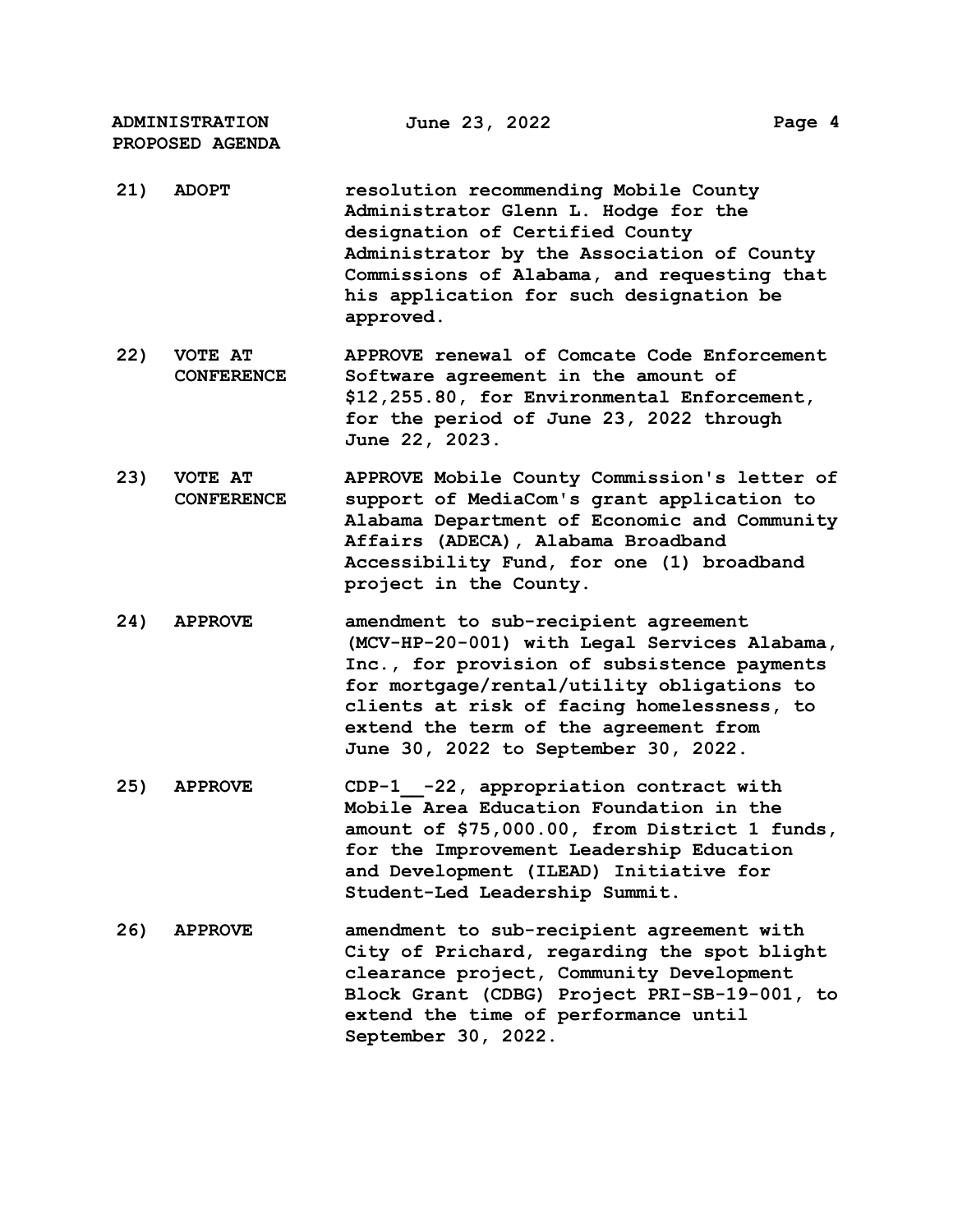**ADMINISTRATION PROPOSED AGENDA**

**27) APPROVE granting Resource Management Service, LLC (RMS) access to temporary right-of-entry on 103.5 acres owned by Mobile County, known as Tweed Welch Road property for four (4) consecutive days, at a cost of \$500.00, beginning on June 1, 2022 and terminating on November 30, 2022, and authorize the Commission President to sign all documents related to this right-of-entry access agreement, pending legal review by Jay Ross.**

**28) CONSIDER taking the following action on bids:**

**award Bid #28-22, meats to be delivered to James T. Strickland Youth Center, for the month of July 2022, to the Merchants Company, d/b/a Merchants Foodservice, for their bid in the amount of \$16,168.20.**

**award Bid #29-22, three (3) month groceries bid, for the James T. Strickland Youth Center, to the Merchants Company, d/b/a Merchants Foodservice, for their bid in the amount of \$66,405.58 and to American Wholesale Groceries, d/b/a American Foods, for their bid in the amount of \$45,136.61.**

**award Bid #30-22, three (3) month OEM printer and fax supplies, for the County Commission, to Sprot Printer Ribbon, LLC., Olensky Brothers, and Copier Solutions Corporation, d/b/a Image Craft.**

**award Bid #31-22, detention security glazing bid, for the County Commission, to Cornerstone Detention Products, Inc., for their bid of \$1,813.62 per unit for supplies and \$3,478.60 for labor.**

**award Bid #32-22, minimum of eight (8) new nine (9) ft. service bodies, for the Public Works Department, to Truck Equipment Sales, Inc., for their bid in the amount of \$10,248.00 per unit.**